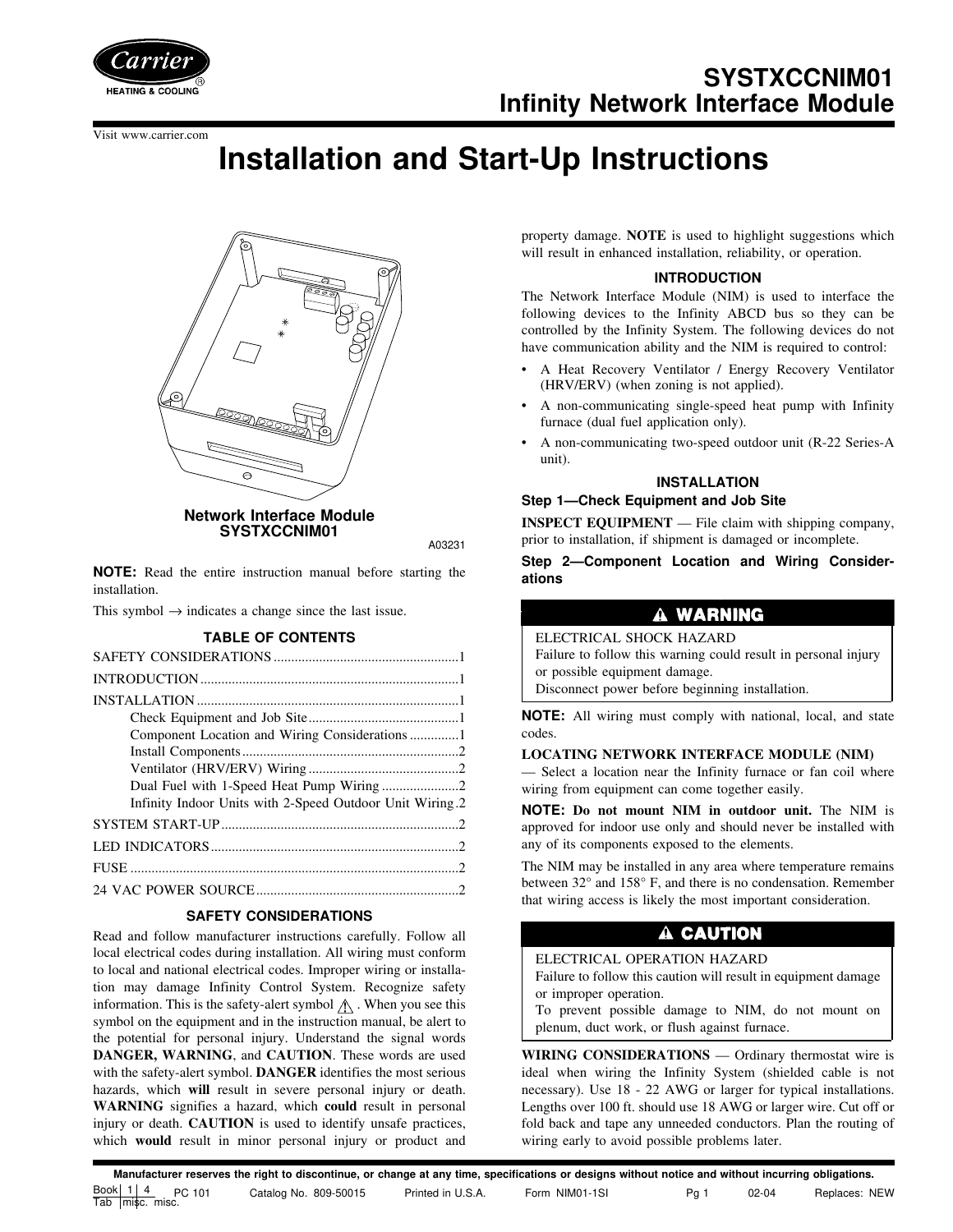**NOTE:** ABCD bus wiring only requires a four-wire connection; however, it is good practice to run thermostat cable having more than four wires in the event of a damaged or broken wire during installation.

The following color-code is recommended for each ABCD bus connection:

- $A Green = Data A$
- $B Y$ ellow = Data B
- $C$  White = 24VAC (Common)
- $D$  Red = 24VAC (Hot)

It is not mandatory that the above color code be used, but each ABCD connector in the system **MUST** be wired consistently.

**NOTE:** Improper wiring of the ABCD connector will cause the Infinity System to operate improperly. Check to make sure all wiring is correct before proceeding with installation or turning on power.

#### **Step 3— Install Components**

**INSTALL NETWORK INTERFACE MODULE** — Plan wire routing before mounting. The Infinity Network Interface Module is designed so that wires can enter it from the sides.

1. Remove top cover and mount NIM to wall using screws and wall anchors provided.

# **Step 4—Ventilator (HRV/ERV) Wiring**

**HRV / ERV INSTALLATION** — The NIM can control a Carrier Heat Recovery Ventilator / Energy Recovery Ventilator (HRV / ERV). Connect four wires from ventilator control board (see ventilator installation instructions for details) to connector labeled (YRGB). This label identifies the color of the wire to match the ventilator wire colors (Y=yellow, R=red, G=green, B=blue or black). See Fig. 2 for ventilator (HRV / ERV) connection.

**NOTE:** If system is zoned (contains an Infinity Damper Control Module), the ventilator may be connected either directly to the Damper Control module or to the NIM. In either case, the Infinity Zone Control will properly discover the ventilator.

#### **Step 5—Dual Fuel with 1-Speed Heat Pump Wiring**

**DUAL FUEL INSTALLATION WITH 1-SPEED HEAT PUMP** — The NIM is needed when an Infinity variable-speed furnace is applied with a Carrier single-speed (non-

communicating) heat pump. See Fig. 3 for wiring details. An outdoor air temperature sensor **MUST** be connected to furnace control board for proper operation (see Fig. 5 for details).

#### **Step 6—Infinity Indoor Unit with 2-Speed Outdoor Unit Wiring**

#### **2-SPEED NON-COMMUNICATING OUTDOOR UNIT** —

The NIM can control a 2-speed non-communicating air conditioner or heat pump (R-22 Series-A unit) with an Infinity indoor unit. See Fig. 4 for wiring details.

#### **SYSTEM START-UP**

Follow the system start-up process outlined in the Infinity Zone Control or Infinity Control installation instructions.

#### **LED INDICATORS**

Under normal operation, the Yellow and Green LEDs will be on continuously (solid). If the NIM does not successfully communicate with the Infinity Control, the Green LED will not be on. If there are faults present, the Yellow LED indicator will blink a two-digit status code. The first digit will blink at a fast rate, the second at a slow rate.

| <b>STATUS CODE</b> | <b>DESCRIPTION</b>           |
|--------------------|------------------------------|
| $16 =$             | <b>Communication Failure</b> |
| $45 =$             | <b>Board Failure</b>         |
| $46 =$             | Low Input Voltage            |
|                    |                              |

# **FUSE**

A 3-amp automotive type fuse is used to protect the NIM from overloading the outdoor unit R output. If this fuse fails, there is likely a short in the wiring to the device being controlled by the NIM. After short in wiring is fixed, fuse should be replaced with an identical 3 amp automotive fuse.

#### **24 VAC POWER SOURCE**

The NIM receives its 24 VAC power from the indoor unit C and D terminals (via ABCD connector bus). In most applications, there is sufficient power (VA capacity) available from the indoor unit transformer to accommodate a ventilator and / or outdoor unit connection. No additional transformer is required.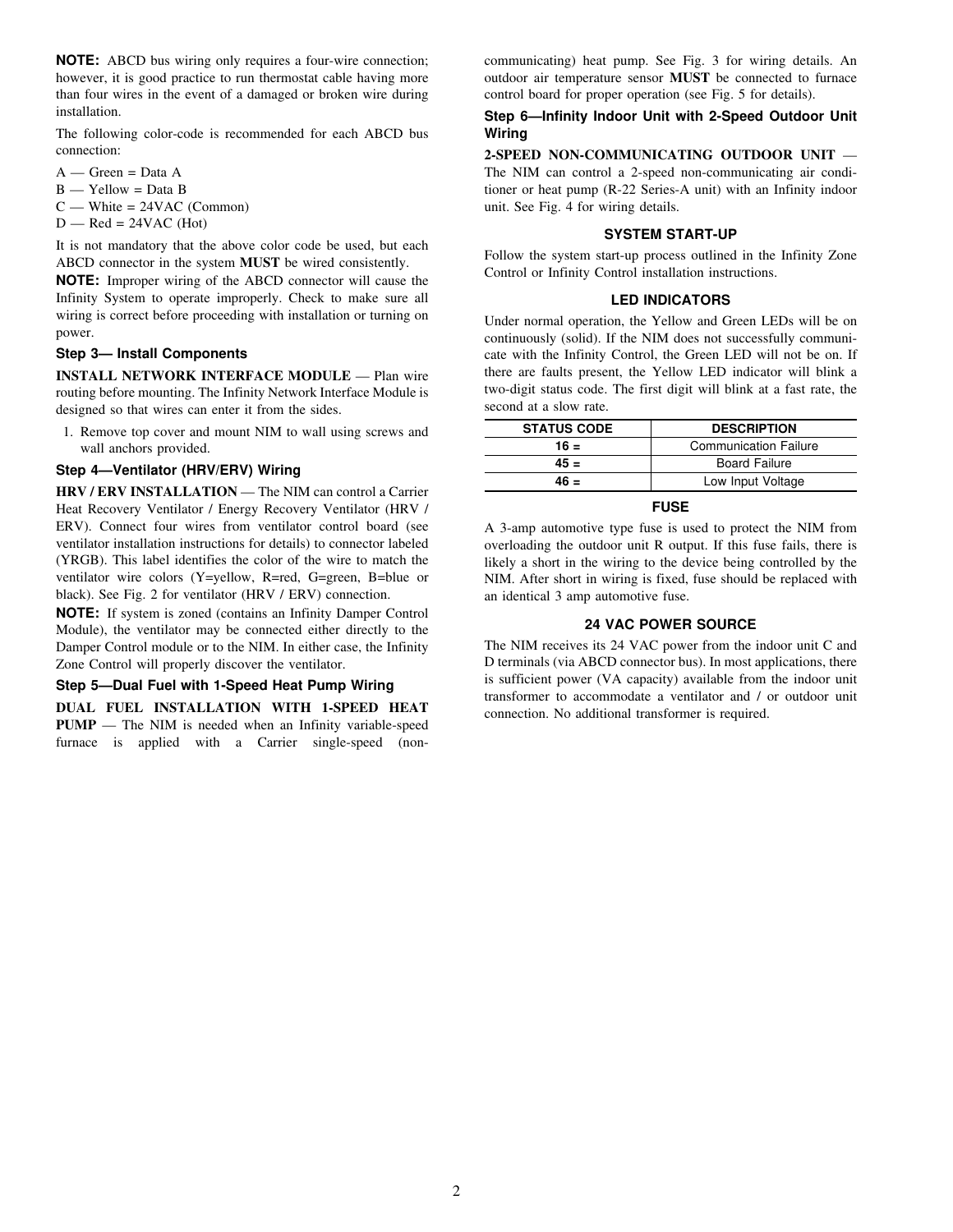

**Fig. 2 — Ventilator (HRV / ERV) Connection**



1 Spd. Heat Pump





A03143